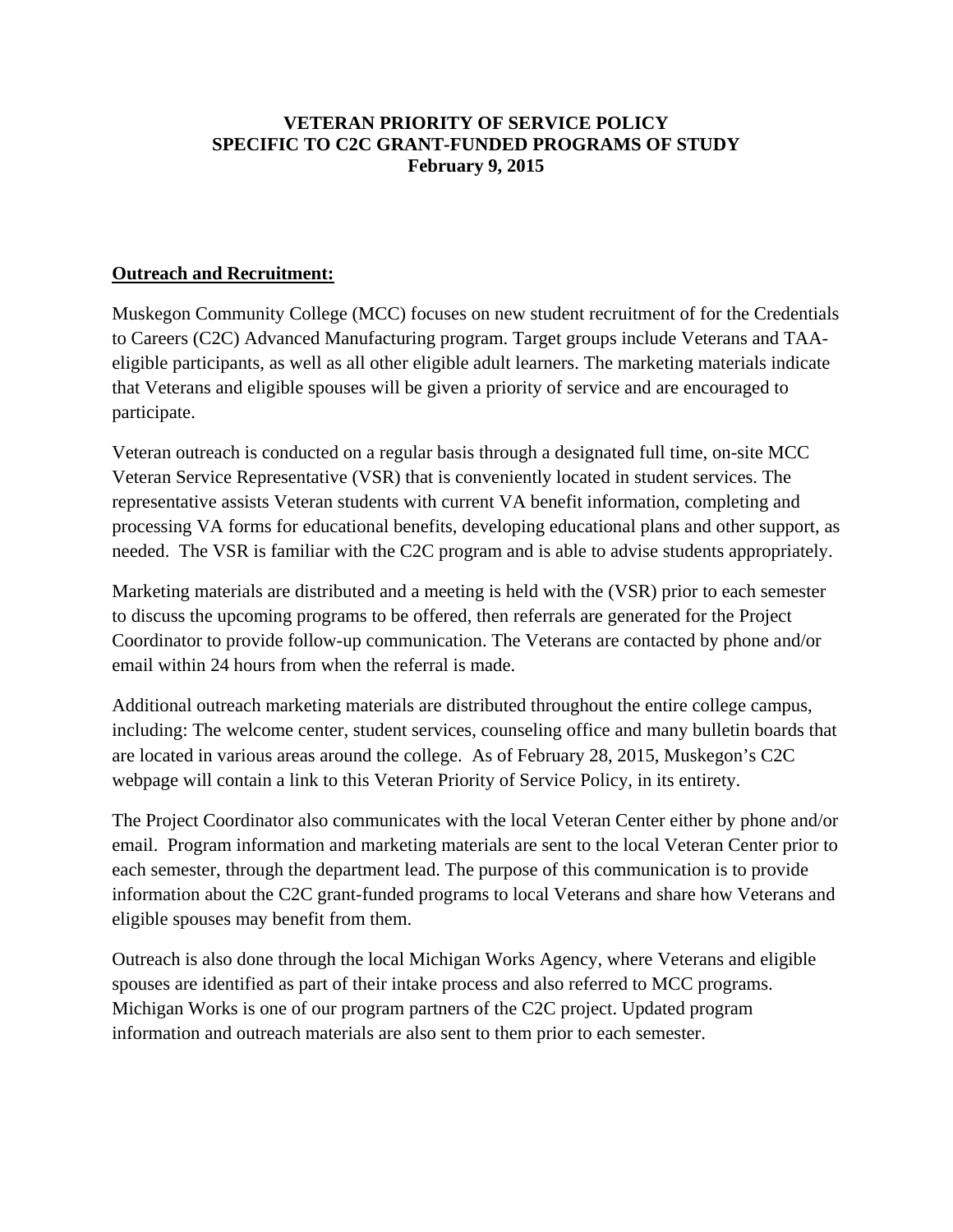# **Identification & Verification of Eligible Veterans:**

To accurately identify eligible veterans and their spouses, all participants are asked to complete an intake form prior to program enrollment that specifically asks the participant to identify whether they are a Veteran or a spouse of a Veteran. Students identified as having Veteran status are encouraged to connect with the MCC (VSR) to submit required documents qualifying them for Veteran status eligibility. Documentation may include DD-214 and valid marriage certificate.

As Veteran students enroll into the college they are seen by the (VSR) and the C2C Project Coordinator, many students may also schedule a meeting with the Applied Technology Counselor (this step is optional).

Next, the C2C Project Coordinator determines which C2C Program is appropriate for the student based on previous education and occupational skills. The student then registers for classes and the C2C Project Coordinator obtains all personal supporting documentation for the grant. To ensure student success, full service support and advocacy are provided for those enrolled in the appropriate C2C Programs.

As part of the veteran and eligible spouse advising process, the C2C Project Coordinator will refer eligible candidates to the following list of resources specifically for veterans:

- o http://www1.va.gov/directory/guide/facility.asp?ID=769
- o http://www.michiganveterans.com/Home/Benefit-Counselors/Muskegon-County
- o http://www.shelterlistings.org/city/muskegon-mi.html
- o http://www.military.com/benefits/veteran-state-benefits/michigan-state-veteransbenefits.html
- o http://vabenefits.vba.va.gov/vonapp/main.asp
- o https://www.usajobs.gov/Veterans
- o http://thesoldiersproject.org/
- o http://iava.org/
- o https://www.veteransadvantage.com/vauser3/register?va30=true&partner=linksha re

### **Veteran Priority of Services:**

Military Veterans and eligible spouses who qualify for Muskegon's C2C Advanced Manufacturing training will receive registration priority before the general community college registration period is open. In the event the class is full and has not started, the last non-veteran individual to enroll will be wait-listed to make space for the eligible veteran or spouse.